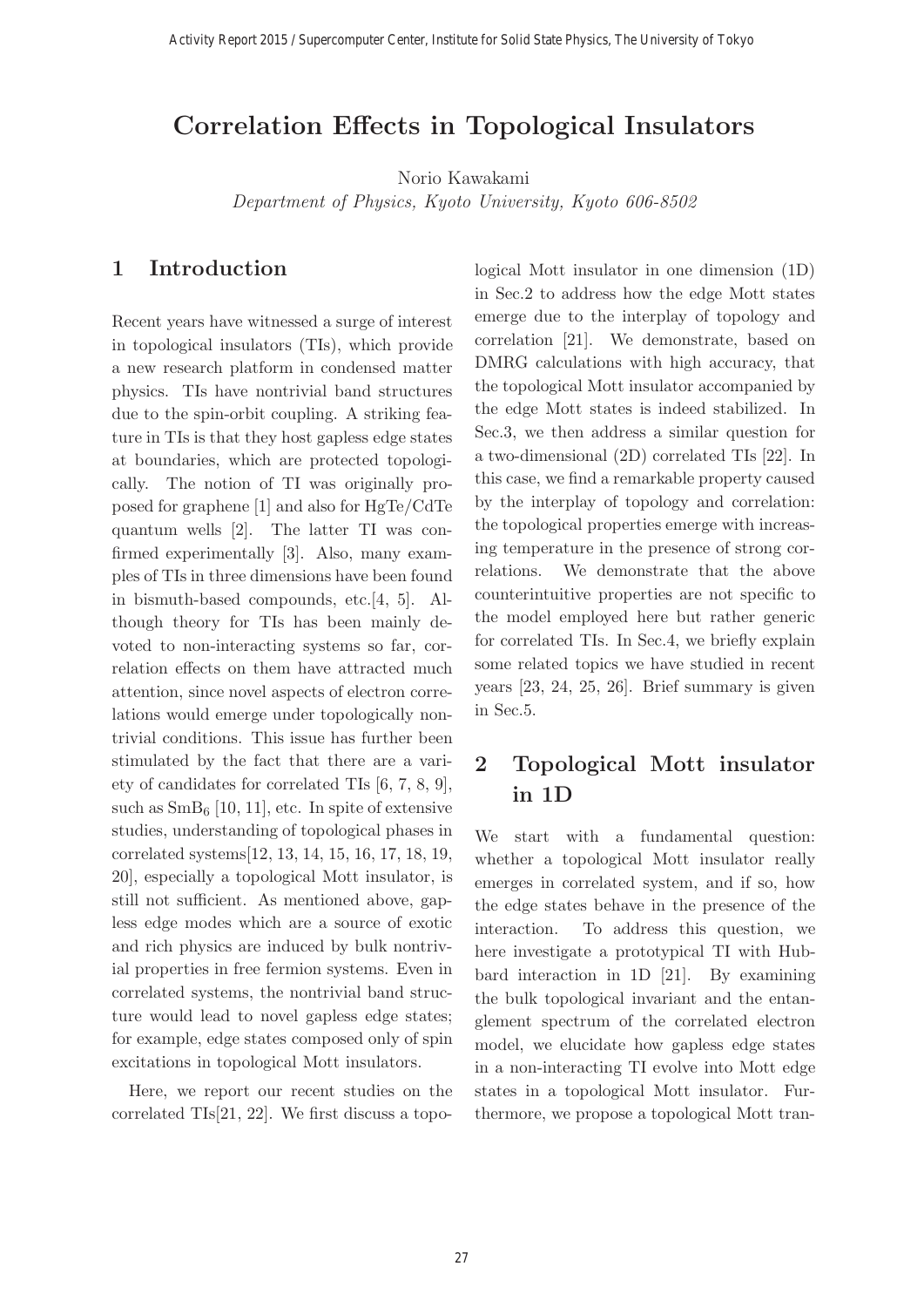sition, which is a new type of topological phase transition. This unconventional transition occurs in spin liquid phases in the Mott insulator and is accompanied by zeros of the singleparticle Green's function and a gap closing in the spin excitation spectrum.

We consider a 1D correlated Su-Schrieffer-Heeger (SSH) model, which describes a bondalternating tight binding model with electron correlation. The Hamiltonian reads,

$$
H_{SSH} = \sum_{i\sigma} (-tc_{i+1a\sigma}^{\dagger} c_{ib\sigma} + Vc_{ia\sigma}^{\dagger} c_{ib\sigma} + h.c.)
$$

$$
+ U \sum_{i\alpha} n_{i\alpha\uparrow} n_{i\alpha\downarrow} + J \sum_{i} \mathbf{S}_{i\mathbf{a}} \cdot \mathbf{S}_{i\mathbf{b}} \quad (1)
$$

with  $n_{i\alpha\sigma} = c_{i\alpha\sigma}^{\dagger} c_{i\alpha\sigma}$ , where  $c_{i\alpha\sigma}^{\dagger} (c_{i\alpha\sigma})$  is a creation (annihilation) operator for an electron at site i and in orbital  $\alpha = a, b$  and spin  $\sigma = \uparrow, \downarrow$  state. We introduce the third term representing the ferromagnetic spin exchange interaction, which is crucial for a topological phase transition induced by electron correlations. We recall that in the non-interacting case, in the region of  $-t < V < t$ , the system is in a TI phase protected by chiral symmetry, which is characterized by a nonzero winding number. Note that the symmetry is essential for determining the topological properties, and our analysis is valid generically for the 1D chiral-symmetric class. We employ the density-matrix renormalization group (DMRG) method, which provides a powerful tool to compute the ground-state quantities with high precision. In what follows, we choose the hopping integral  $t$  as the energy unit.

### (a) Topological Mott phase with spinon edge states

Let us start with a Topological Mott insulator by setting  $J = 0$  in the model Hamiltonian [21]. The obtained results are shown in Fig. 1. It is seen from Fig.  $1(a)$  that even in the presence of  $U$ , the winding number takes  $N_1 = 1$ , implying that the system is always in a topological phase. Although the noninteracting TI continuously changes to the Mott insulator in the bulk with keeping  $N_1 = 1$ , the edge



Figure 1: Results obtained for the parameters  $(J, V) = (0, -0.4)$  [21]: (a) winding number  $N_1$ for chain length  $L = 11$ , (b) double occupancy of orbital  $a$  at the edge site for several choices of  $L$ , (c) ((d)) single particle (spin) excitation gap under open boundary conditions.

site shows a discontinuous change at  $U = 0$ ; namely as seen from Fig. 1(b), the double occupancy abruptly decreases once the interaction  $U$  is introduced. This implies the formation of a local spin around the edges. This abrupt change signals the emergence of topological edge-Mott states, where electron correlations play a crucial role. Namely, the emergent local spin is not completely free, but still screened even after the abrupt change, implying that the edge states are strongly correlated. As seen from Fig.  $1(c)$ , this abrupt change is accompanied by a gap formation for the single particle excitations at the edges, while the collective spin excitations are still gapless. The latter may be referred to as gapless "spinon edge states". These observations lead us to the conclusion that at  $U = 0$  a correlated edge-Mott state with gapful charge (gapless spin) excitations is induced at each edge, while the bulk behaves as a correlated band insulator. Although the single particle excitation spectrum is gapped at edges, degeneracy in the entanglement spectrum is maintained, giving rise to gapless edge modes in the spin excitation spectrum (Fig.  $1(d)$ ). Furthermore, the analysis with the entanglement spectrum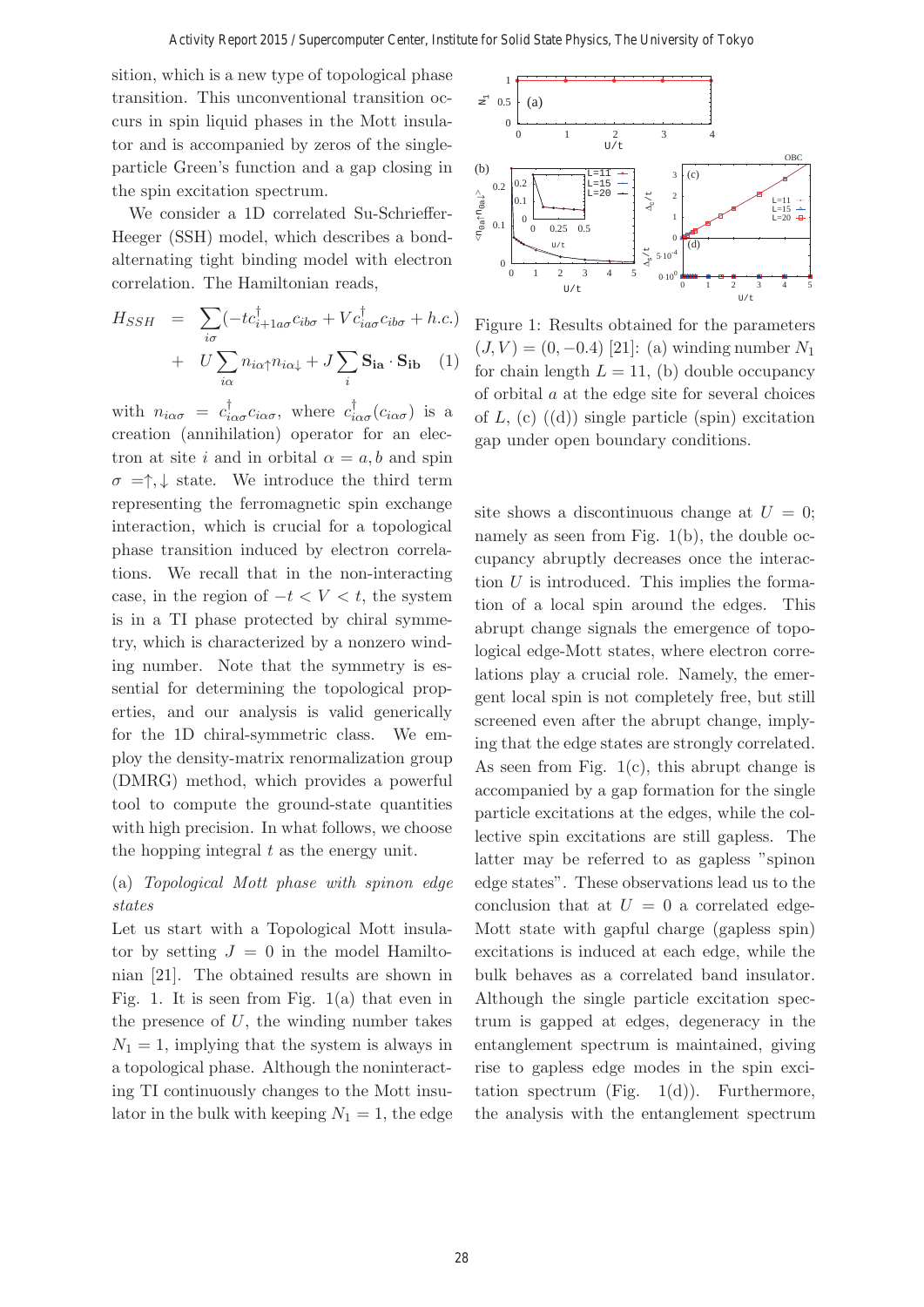(not shown here [21]) elucidates the abovementioned fragility of edge states upon introduction of U.

Summarizing the results obtained for the correlated SSH model with  $J = 0$ , we have a topological Mott insulating phase where the bulk is always in a correlated TI insulator characterized by the Chern number  $N_c = 1$ , while the edge state is changed from a gapless electron mode to a topological edge Mott mode having gapful charge (gapless spin) excitations. We believe that this gives the first unambiguous example of topological Mott insulators.

#### (b) Topological phase transition

We now consider a topological Mott transition, which is a new type of topological phase transition characterized by zeros of the singleparticle Green's function and a gap closing in the spin excitation spectrum [21]. To address this problem, let us switch on the exchange interaction  $J$  in the Hamiltonian  $(1)$ , which can induce an intriguing phenomenon never observed in free fermion systems. If the interaction is ferromagnetic, a topological transition is induced by correlation effects; for example, for  $J = -1.5$ , the winding number changes from  $N_1 = 0$  to  $N_1 = 1$  with increasing the interaction  $U$ , as shown in Fig. 2(a). Therefore,



Figure 2: Left panel: Winding number for  $(J, V) = (-1.5, -1.6)$  and  $L = 11$  as a function of U [21]. Right panel: locus of the Green's function  $G_{ab}$ . As the momentum k is increased,  $G_{ab}(k)$  draws its locus clockwise. In a trivial phase, at  $k = k_{min}$ ,  $G_{ab}(k)$  is positive and real and draws its locus clockwise.

the trivial insulator changes into a nontrivial one. In contrast to the non-interacting case, the topological properties are changed without a gap closing; as seen in the right panel of Fig. 3, the single particle excitation gap remains finite even at the transition point. Thus, zeros of Green's function are required at this point. Indeed we can see that a zero appears at the transition point (right panel of Fig. 2); at  $U = 0$ , a locus of the Green's function  $G(i\omega = 0, k)$  does not wind the origin, but as the interaction  $U$  is increased, the locus approaches the origin and finally crosses it.



Figure 3: Left panel: Plots of lowest five entanglement spectra as functions of U under periodic boundary conditions for  $(J, V)$  =  $(-1.5, -1.6)$  [21]. Right panel: Plots of spectral gap for the same parameters; single particle excitation (spin excitation) is denoted as  $\Delta_c$  $(\Delta_{s})$ . These values are extrapolated to thermodynamic limit with scaling  $L^{-1}$ 

The above-mentioned topological properties are confirmed by the entanglement spectrum. Namely, topological properties described by the winding number are also characterized by the structure of the entanglement spectrum.  $0.3$ We can observe in Fig. 3 that the entanglement spectrum becomes degenerate for 3.2 < U. Note that a change in the degeneracy of the entanglement spectrum requires a gap closing at the transition point, although the single particle gap remains finite at this point. Therefore, the only way to satisfy the condition for this topological Mott transition is to close a gap in a collective excitation spectrum, which corresponds to the spin excitation spectrum in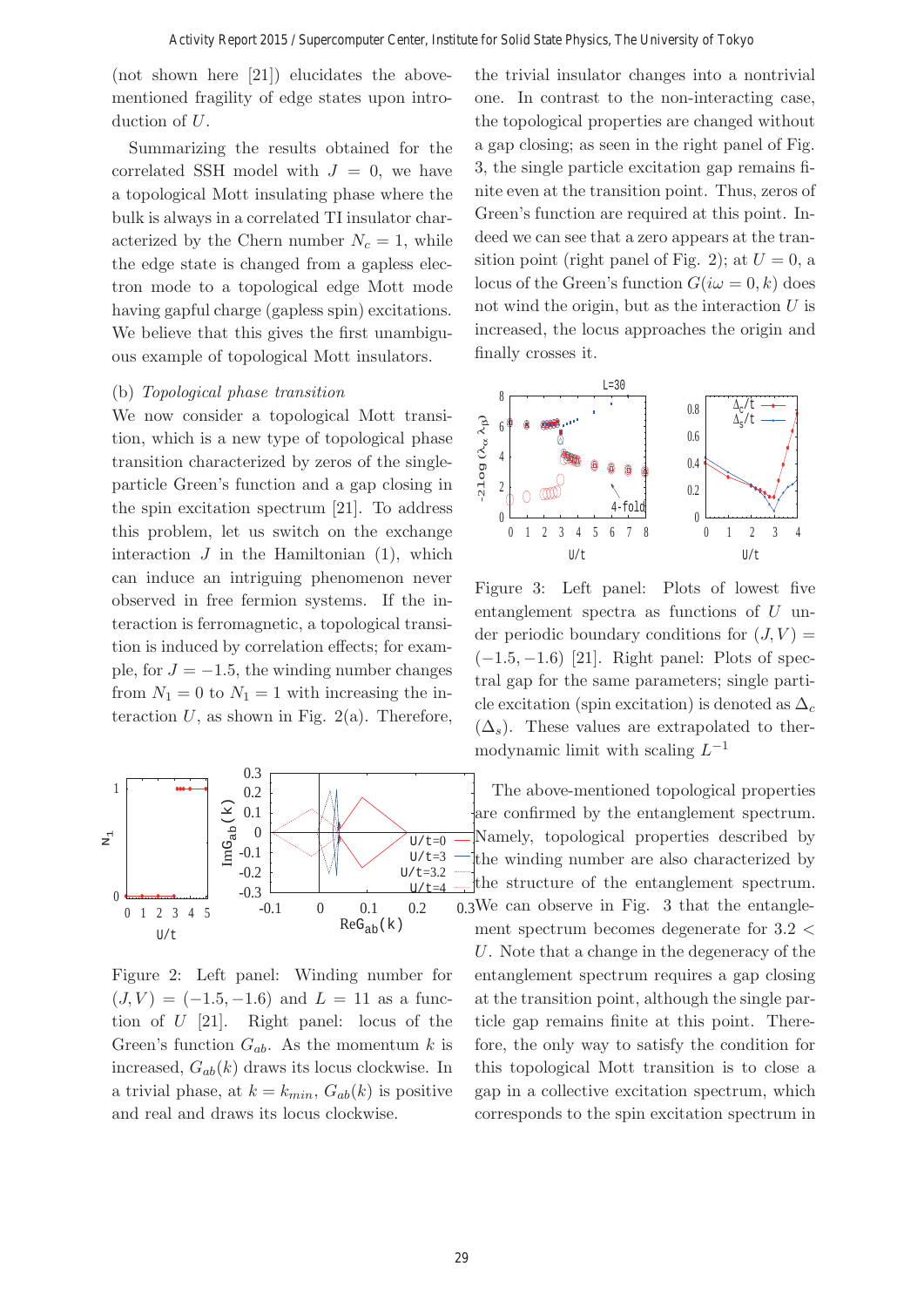our case. Therefore, we generally expect that a collective excitation spectrum becomes gapless at the topological Mott transition point where the Green's function has zeros.

# **3 Temperature-induced topological properties in 2D**

We now investigate how topologically nontrivial phases evolve at finite temperatures. Specifically, we study a Kane-Mele Kondo lattice shown below at finite temperatures with dynamical mean field theory (DMFT) [22]. We find an intriguing phenomenon: restoration of topological properties at finite temperatures, which is caused by the interplay between topology and correlation. These phenomena are uncovered by analyzing the bulk as well as edge properties: in the bulk, the spin-Hall conductivity which is almost zero around zero temperature increases with increasing temperature, while at the edge, the gapless edge modes emerge with increasing temperature. We thus elucidate that the interplay of the topological nature of the system and the Kondo effect is essential for the restoration of topological properties.

In order to demonstrate the abovementioned phenomena explicitly, we here employ a topological Kane-Mele Kondo model on a two-dimensional (2D) honeycomb lattice. The Hamiltonian reads

$$
H_{KMK} = H_{KM} + J \sum_{i} \mathbf{s}_i \cdot \mathbf{S}_i,
$$
  
\n
$$
H_{KM} = -t \sum_{\langle i,j \rangle \sigma} c_{i,\sigma}^{\dagger} c_{j,\sigma}
$$
  
\n
$$
+ it_{so} \sum_{\langle \langle i,j \rangle \rangle} \text{sgn}(i,j) \text{sgn}(\sigma) c_{i,\sigma}^{\dagger} c_{j,\sigma}, \quad (2)
$$

with  $\mathbf{s}_i = \frac{1}{2} c_{i,s}^{\dagger} \sigma_{s,s'} c_{i,s'}$  and  $sgn(\sigma) = 1$  (-1) for  $\sigma = \uparrow (\downarrow)$ . Here  $c_{i,s}^{\dagger}$  creates an electron with spin  $s = \uparrow, \downarrow$  at site *i*.  $S_i$  denotes a localized moment of spin  $S = 1/2$  at site i on the honeycomb lattice. The effect of spin-orbit coupling is incorporated in  $sgn(i, j)$ , which takes  $1(-1)$  when the electron hops clockwise (counter clockwise), respectively.

At  $J = 0$ , conduction electrons on the Kane-Mele lattice are completely decoupled from localized spins, and therefore the conductivity takes a finite quantized value at zero temperature, which is proportional to the topological invariant. At finite temperatures, it takes a finite but not quantized value. Nevertheless, if the temperature is smaller than the bulk gap, we have a spin-Hall conductivity close to the quantized value. This temperature region is regarded as a "topological insulator region" approximately, although the quantization is not well defined at finite temperatures.



Figure 4: Phase diagram of temperature  $(T)$ vs. the antiferromagnetic coupling  $(J)$  [22]. A first order transition (solid orange line) is observed in the weak-coupling region while it becomes second order (dashed green line) with increasing J. For  $J < 0.683t$  a topological antiferromagnetic phase (AFTI) is stabilized. This phase changes to a trivial antiferromagnetic phase and an ordinary Kondo insulator with increasing J. The topological structure is well-defined only at zero temperature.

Before addressing the topological properties, let us briefly summarize the obtained phase diagram shown in Fig. 4. For weak exchange interaction  $J$ , there is an antiferromagnetic topological phase, which is induced by the RKKY interaction. With increasing J, this phase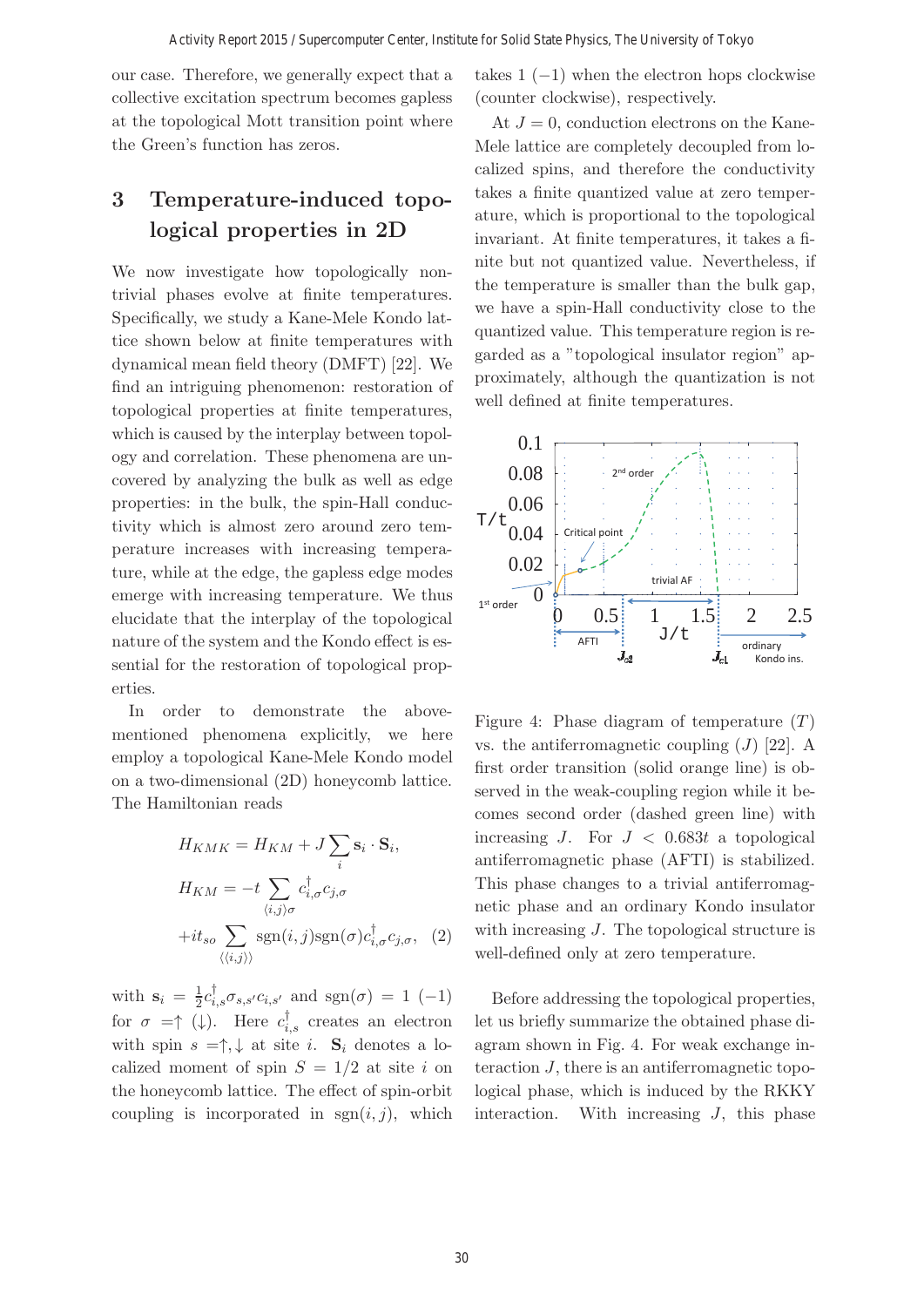changes to a trivial antiferromagnetic phase. Further increase in  $J$  stabilizes an ordinary (trivial) Kondo insulator. When the temperature increases, the antiferromagnetic order disappears via a first (second) order transition for weak (strong) interaction strength J. We find that the system shows the topologically nontrivial properties for  $J < 0.683t$ , while the increase in J induces a topological transition. At this continuous topological transition point, gap-closing in the density of states is observed.

In the following, we reveal that the interplay between electron correlations and topological properties leads to an intriguing crossover behavior; topological properties are restored at finite temperatures in the region where the topological structure of the ground state is destroyed. We confirm these intriguing properties in the following two steps: we start with the nonmagnetic phase then move to the antiferromagnetic phase.

In order to capture the essence, let us first restrict ourselves to paramagnetic solutions. The calculated conductivity is plotted in Fig.  $5(a)$ . At low temperatures, the spin-Hall conductivity is zero for  $J = 0.5t$  since the topological invariant is no longer well-defined due to the Kondo effect; the singlet formation between electrons and localized spins leads to zeros of the Green's function (i.e., divergence of the self-energy) [see Fig. 5(b)]. With increasing temperature, the Kondo effect is suppressed, and the conductivity increases. For  $T > 0.03t$ , the conductivity approaches the values of  $J = 0$  which are almost quantized. The increase of the spin-Hall conductivity is also observed for  $J = 0.7t$ , even though increasing the coupling strength J suppresses the conductivity at finite temperatures due to enhancement of the Kondo effect.

This increase of the conductivity is interpreted as a restoration of gapless edge modes. Our real-space dynamical mean-field theory (R-DMFT) calculations using the ribbon geometry reveal how finite temperatures affect



Figure 5: (a): Spin-Hall conductivity at finite temperatures. (b)  $((c))$ : Self-energy of up-spin state in the paramagnetic (antiferromagnetic) phase [22]. For  $t_{so} = 0$ , the spin-Hall conductivity is zero even in the high temperature region.

the edge modes. From the results (not shown here  $[22]$ , we can see that edge modes are destroyed due to the Kondo effect at low temperatures, but are restored with increasing temperature, leading to an increase of the spin-Hall conductivity.

Therefore, we conclude that the origin of this crossover is the competition of the Kondo effect and the topological properties. In the low temperature region, the Kondo effect governs the low energy properties and destroys the topological structure. On the other hand, topological properties (i.e., the conductivity and edge states) are restored if the temperature is higher than the Kondo temperature but smaller than the energy scale of the band gap of the noninteracting topological insulator.

It should be noted that the restoration of topological properties occurs even in the anti-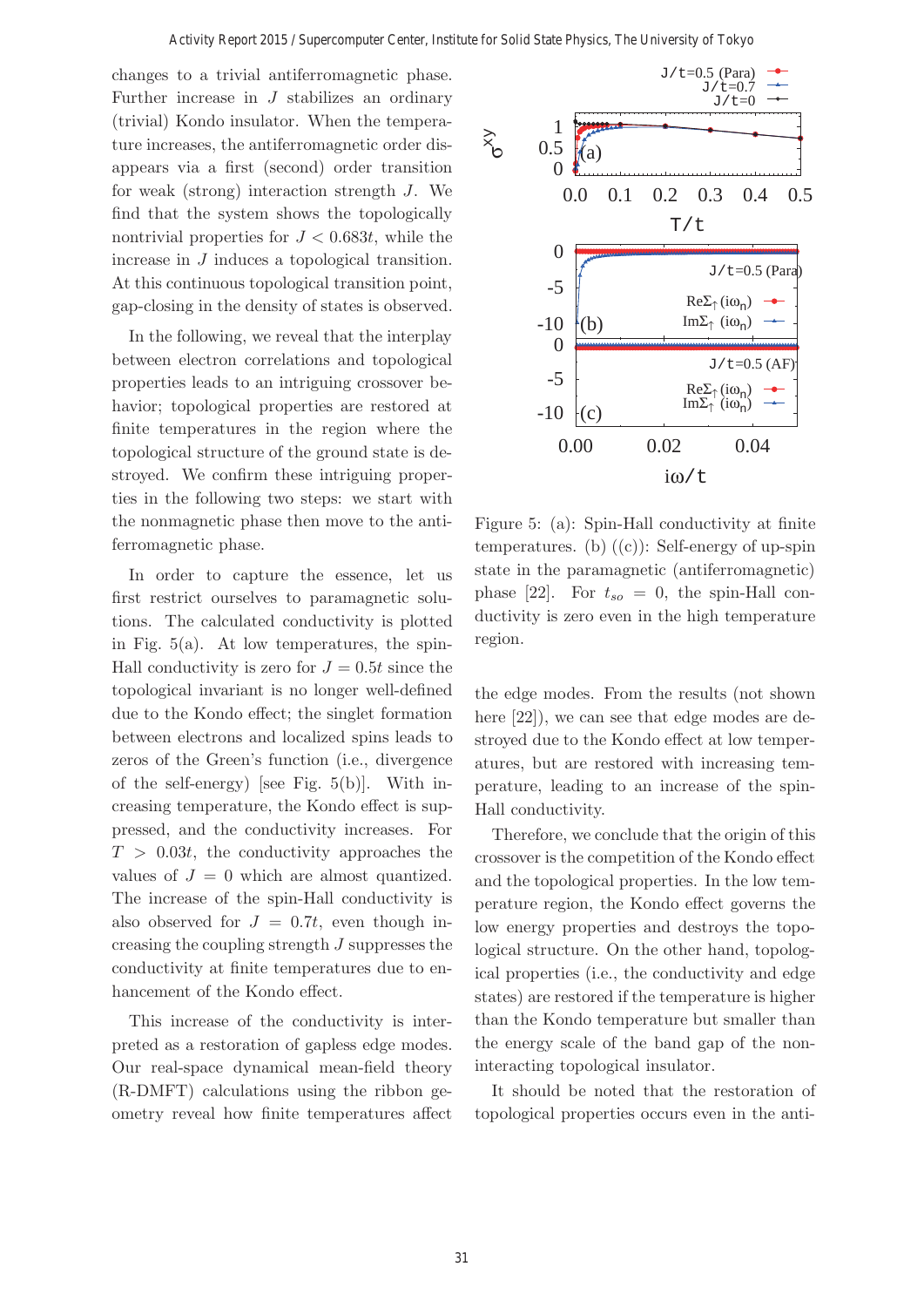

Figure 6: Spin-Hall conductivity for several values of  $J$  [22]. The error bars at low temperatures are due to extrapolation to the  $\omega \to 0$ limit. At high temperatures these error bars are smaller than symbols. Arrows denote antiferromagnetic transition points.

ferromagnetic phase; the increase of the spin-Hall conductivity is observed in the antiferromagnetic phase. The conductivity in the antiferromagnetic phase is shown as a function of T in Fig. 6. At  $J = 0.75t$ , where the ground state is topologically trivial, the spin-Hall conductivity vanishes at zero temperature, but increases with increasing temperature. Note that the ground state is an antiferromagnetic topological phase for  $J < 0.683$ . As seen in Fig. 5(c), the magnetic order removes the pole of the self-energy, and the ground state possesses nontrivial properties. This leads to a dip structure in the temperature dependence of the conductivity for  $J = 0.5t$ ; with decreasing temperature the Kondo effect firstly decreases the conductivity for  $0.021t < T < 0.03t$ , but with entering the antiferromagnetic phase  $(T < 0.021t)$ , the conductivity increases again because the ground state is the antiferromagnetic topological insulator.

Summarizing this section, we have observed an intriguing crossover behavior due to the interplay between electron correlations and topological properties. At low temperatures, the Kondo effect destroys the topological structure. However, the topological properties are restored if the temperature is higher than the Kondo temperature but smaller than the band gap of the topological insulator. The restoration of topological properties can be observed in the bulk and the edge. The spin-Hall conductivity rapidly increases even if it is almost zero at low temperatures. Edge modes, destroyed by the Kondo effect in the low temperature region, appear with increasing temperatures. The crossover behavior is observed in both of the paramagnetic and the antiferromagnetic phases.

#### **4 Related issues**

We have also studied some interesting issues related to topological phases, which we briefly summarize below.

(a) Topological phase transitions in periodically driven systems [23, 24]: Recently, concepts of topological phases of matter have been extended to nonequilibrium systems. In particular, periodically driven systems described by Floquet theory have been a topic of intensive studies. We propose a model which shows non-equilibrium topological phase transitions in cold-atomic systems. Namely, we demonstrate that the Rabi oscillation plays an important role to tune the band structure in fermionic optical lattices, driving a nonequilibrium topological phase transitions from the trivial insulator to a time-reversal symmetric  $(Z_2)$  TI.

(b) Hidden topological properties of quantum walks[25]: Quantum walks provide a unique platform to realize Floquet TIs in a nonequilibrium systems driven by a time-periodic field. So-called discrete quantum walks consists of two operators, i.e. shift and coin operators, which respectively play a similar role of particle hopping and spin-rotation due to spinorbit coupling. We can thus realize various topological phases in quantum walks for cold atomic systems, photonic systems, etc. We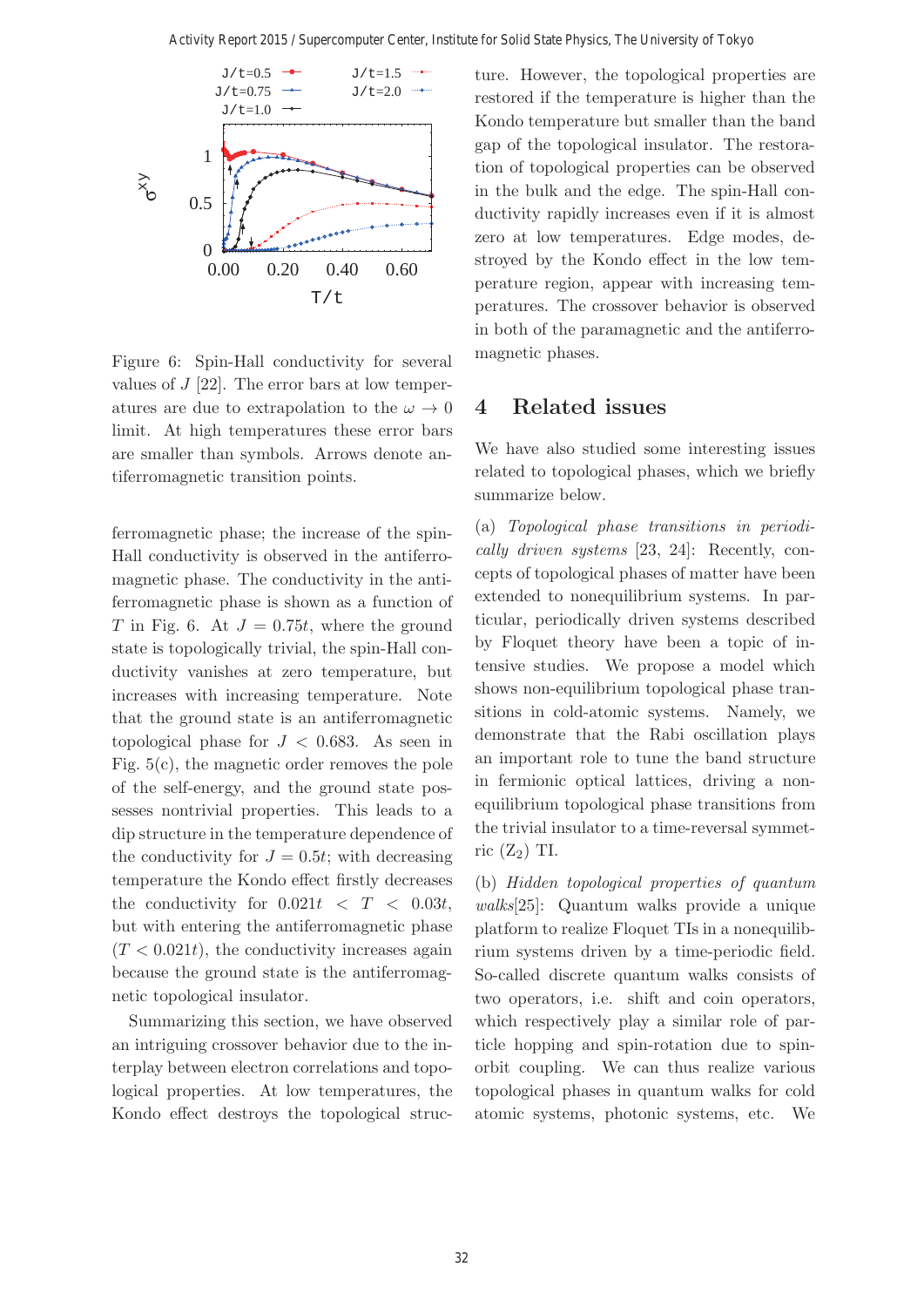here obtain the phase diagrams of the topological numbers for the 1D discrete quantum walks. This accounts for a hidden topological phase of the 1D photonic quantum walk studied in recent experiments, in which edge states were observed, even though the parameter space was considered to be topologically trivial.

(c) Topological properties of quasiperiodic correlated systems [26]: We analyze a quasiperiodic Bose lattice system in 1D, which we call Harper-like Bose-Hubbard model. We compute the Chern number and observe a gap closing behavior as the Hubbard interaction  $U$  is changed. Also, we discuss the bulk-edge correspondence in the system. Furthermore, we explore the phase diagram as a function of U and a continuous deformation parameter between the Harper-like model and another important quasiperiodic lattice, the Fibonacci model. We numerically confirm that the incommensurate charge density wave (ICDW) phase is topologically non-trivial and it is topologically equivalent in the whole ICDW region

## **5 Summary**

We have reported our recent studies on correlated TIs and some related topics. We have established the emergence of 1D topological Mott insulator, which is accompanied by edge Mott states carrying only spin currents. This was done by applying the DMRG method to the calculation of the winding number as well as the entanglement spectrum. We have also shown an intriguing topological phase transition from a trivial to nontrivial phase, which is characterized by zeros of Green's function.

We have addressed a similar question for two-dimensional TIs by using a DMFT approach. As a typical example of correlated topological phase in two dimensions, we have considered a Kane-Mele Kondo lattice model, where the Kondo effect becomes dominant, leading to a topologically trivial singlet ground state. However, a remarkable phenomenon is induced by temperature effects, reflecting strong competition between topology and correlation, i.e. topological properties are restored by raising the temperature. We have confirmed that this kind of temperature induced topological properties are not specific to the present model, but applicable more generically to correlated TIs [27].

We have also summarized some other topics related to topological phases, which we studied recently. This includes laser-induced TIs in nonequilibrium conditions, hidden topological properties in quantum walks, and topological properties of correlated quasi-periodic systems.

This work was partly supported by a Grandin-Aid for Scientific Research on Innovative Areas (KAKENHI Grant No. 15H05855) and also KAKENHI (No.25400366). This report is based on the recent studies done in collaboration with T. Yoshida, R. Peters, S. Fujimoto, M. Nakagawa, F. Matsuda and M. Tezuka.

## **References**

- [1] C. L. Kane and E. J. Mele, Phys. Rev. Lett. **95** 146802 (2005).
- [2] B. A. Bernevig, T. L. Hughes, and S. C. Zhang, Science **314** 1757 (2006).
- [3] M. König, S. Wiedmann, C. Brüne, A. Roth, H. Buhmann, L. W. Molenkamp, X. L. Qi, and S. C. Zhang, Sience**318** 776 (2007).
- [4] M. Z. Hasan and C. L. Kane: Rev. Mod. Phys. **82** (2010)3045.
- [5] X.-L. Qi and S. C. Zhang: Rev. Mod. Phys. **83**(2011)1057.
- [6] A. Shitade, H. Katsura, J. Kunes, X.-L. Qi, S. C. Zhang, and N. Nagaosa, Phys. Rev. Lett. **102**, 256403 (2009).